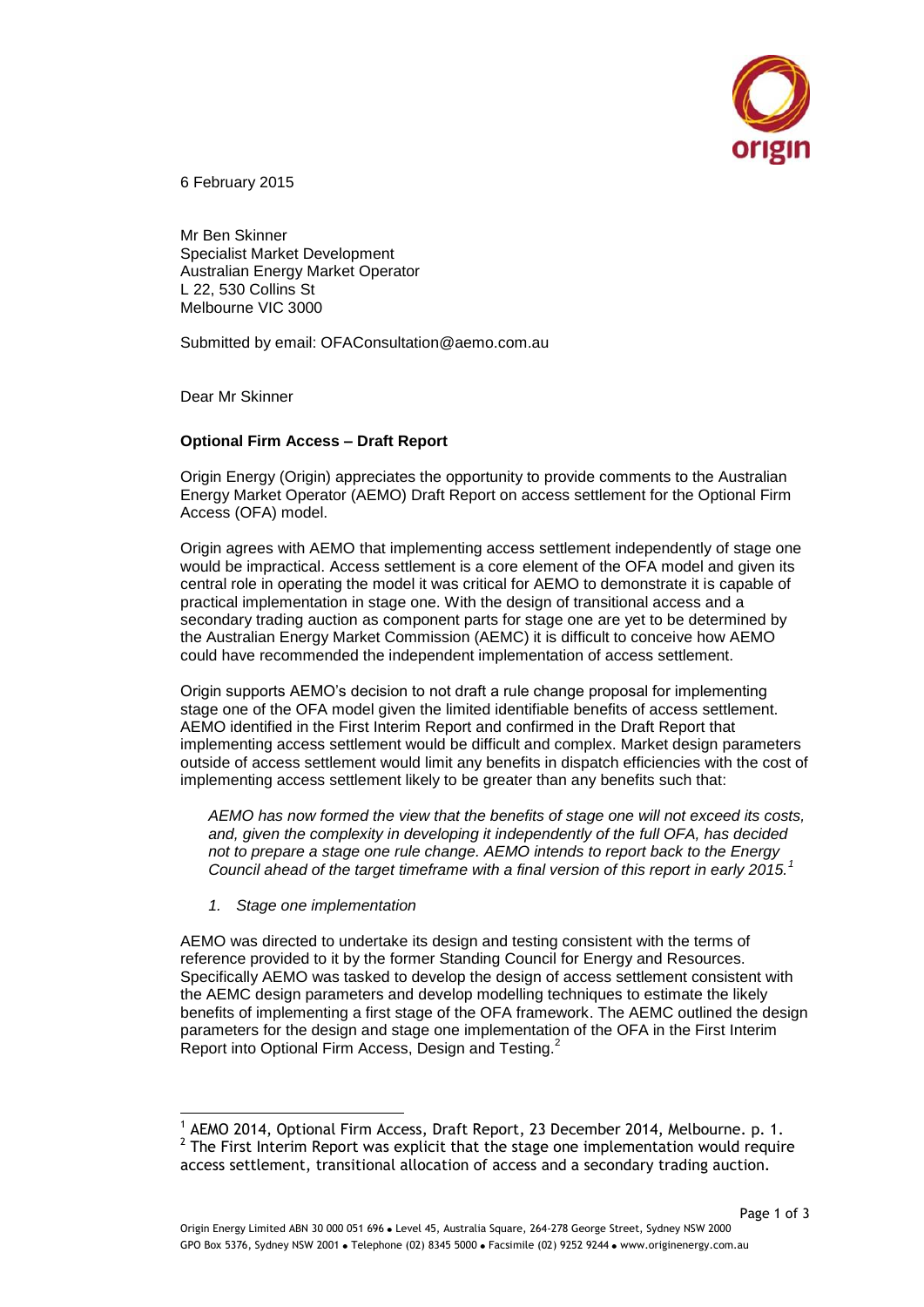The design of the OFA model is inherently complex with stage one implementation impractical due to the level of complexity. In providing a rationale for the elements to be included in stage one implementation, the AEMC noted access settlement with firm access should be included in the first stage to enable generators to be paid compensation under network congestion where dispatch is constrained down. Secondary trading should also be in place at this first stage to enable trading of access to promote efficient holdings of access<sup>3</sup>

The inclusion of transitional access and a secondary trading auction, in addition to access settlement, in stage one is clear in principle but difficult to implement in practice. The interrelationship of access settlement with transitional access and secondary trading, that are yet to be developed by the AEMC, renders the independent implementation of access settlement impractical. It is also not clear whether the AEMC will persevere with the detailed design work of the OFA model, including transitional access and a secondary trading auction given the substantial problems identified in developing workable models to confirm proof-of-concept.

*2. Access settlement*

The improvements in efficient dispatch outcomes expected from the implementation of access settlement and OFA more generally have been found by AEMO to be elusive. AEMO testing under recent market conditions indicated that dispatch efficiency gains from access settlement would be small due to a range of factors related to design parameters in the market.<sup>4</sup> It is estimated that the cost of the project is \$900k to \$2.4 million with total savings over 5 years from retiring Settlement Residue Auctions \$865k to \$1.057 million, offset from the cost of adding two new auctions for long term inter-regional access and short term firm access.

Origin has previously endorsed the approach of AEMO to assessing access settlement through a detailed and technical simulation of power system modelling through the Dispatch Training Simulator over stylised economic modelling. We have agreed with AEMO this approach would be more likely to reflect power system operating conditions and allow for the more accurate testing and identification of any benefits from access settlement.

Assessing the benefits of access settlement through simulating market outcomes based on recent market examples demonstrated any perceived inefficiencies in dispatch outcomes were attributable to other market factors outside of access settlement and OFA. In undertaking this design and testing work, however, AEMO identified numerous challenges with the design of access settlement derived from settlement and access being based on capacity and current market parameters that brings into question whether implementing access settlement would be in any way practicable.<sup>5</sup>

Following the assessment of the likely benefits of implementing access settlement, AEMO concluded:

*…that the introduction of access settlement, alone, is not the best way to address the majority of inefficient dispatch outcomes…. AEMO considers, on the basis of*  recent history that there are insufficient clear benefits to justify the cost of *implementing stage one on a standalone basis in the current market framework.<sup>6</sup>*

-

<sup>&</sup>lt;sup>3</sup> AEMC 2014, Optional Firm Access, Design and Testing, First Interim Report, 24 July 2014, Sydney. p. 128.

 $<sup>4</sup>$  lbid. p. 16.</sup>

 $<sup>5</sup>$  lbid. p. 15.</sup>

 $<sup>6</sup>$  lbid. p. 19.</sup>